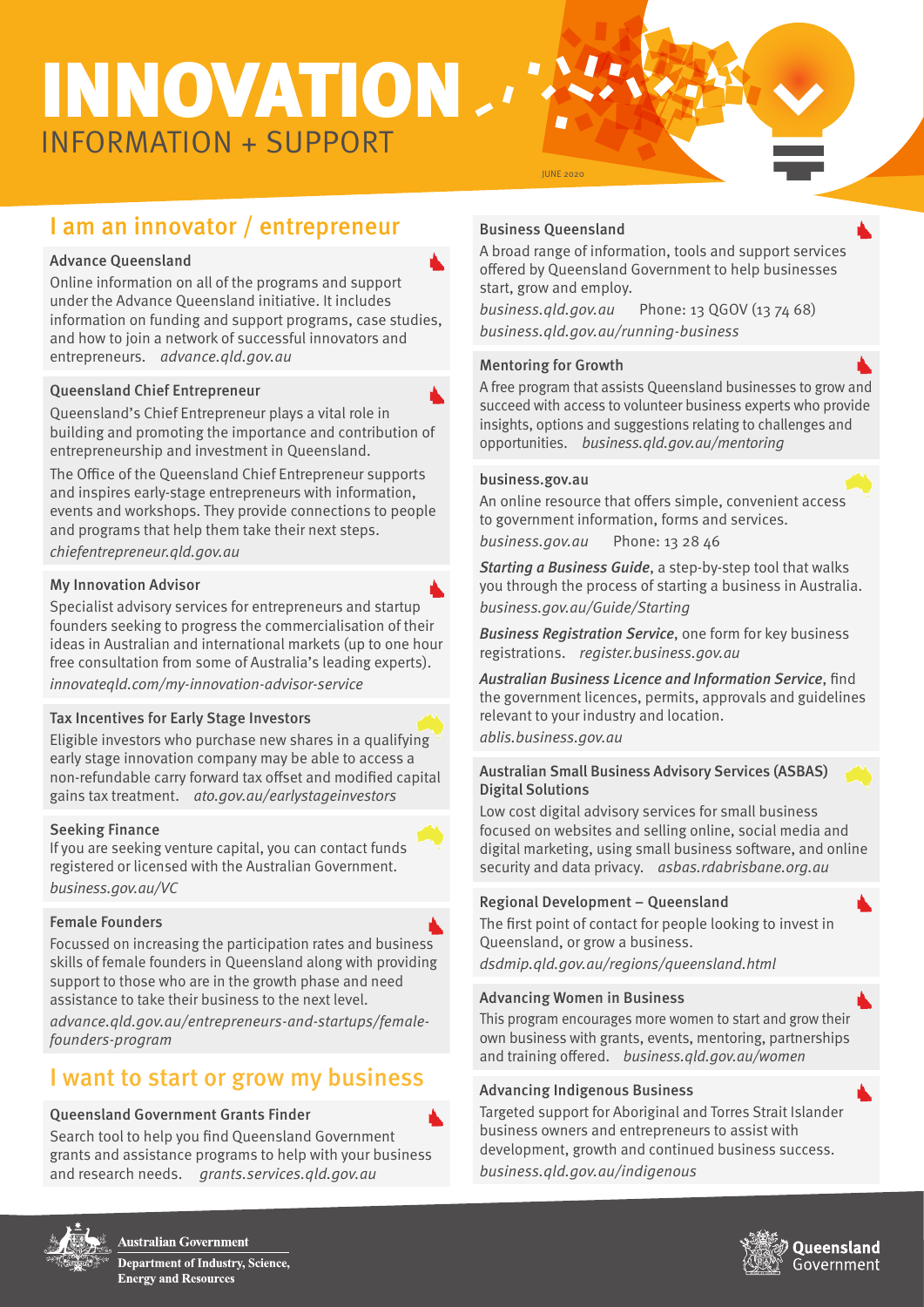# I want to start or grow my business

(continued)

#### Skills for Queensland

A myriad of Queensland Government funded programs are available to assist business owners to recruit staff, including trainees and apprentices. Programs such as: Free tafe for year 12 graduates, Skilling Queenslanders for Work, and Higher Level Skills give business owners the opportunity to engage eligible employees. [desbt.qld.gov.au/training](http://desbt.qld.gov.au/training)

#### Entrepreneurs' Programme – Business Management

A broad review of your business, an action plan and support from a mentor for up to one year. You'll also have the opportunity to then apply for funding to action the adviser's recommendations.

[business.gov.au/ep](http://business.gov.au/ep) 

#### Small Business Solutions

Workshop and mentoring program for small businesses that include a workshop and confidential coaching from qualified mentors. Programs include 'Build a Better Business', 'Marketing Masterclass' and 'Master the art of selling'.

[tafeqld.edu.au/information-for/employers/small](https://tafeqld.edu.au/information-for/employers/small-business-solutions.html)[business-solutions.html](https://tafeqld.edu.au/information-for/employers/small-business-solutions.html)

#### Workplace Health and Safety Queensland – Small Business Program

Resources, services and advisory visits to help small businesses stay safe, healthy and productive. [worksafe.qld.gov.au/small](https://www.worksafe.qld.gov.au/injury-prevention-safety/small-business)-business

#### New Enterprise Incentive Scheme (NEIS)

Training, business mentoring and support to help individuals start their own business.

[employment.gov.au/self-](https://www.employment.gov.au/self-employment-new-business-assistance-neis)employment-new-businessassistance-neis

#### SelfStart

From planning, finding local support, through to perfecting your pitch, the SelfStart website contains information and resources to support people through the stages of starting a business. [jobsearch.gov.au/selfstart](http://jobsearch.gov.au/selfstart)

#### jobactive

jobactive employment providers can help you find the right staff, at no cost for your business, who are screened and job-ready. [jobactive.gov.au](http://jobactive.gov.au)

#### Back to Work Program

Support for employers to build confidence to take on employees; support for regions doing it tough; and support for job seekers to build confidence, upskill and retrain for jobs in a more agile Queensland economy. [backtowork.initiatives.qld.gov.au](http://backtowork.initiatives.qld.gov.au)

#### I want to understand my Intellectual Property (IP)

#### Intellectual Property Info Kit

Online tools to help entreprises understand Australia's IP system and how to identify, protect and commercialise IP. [business.qld.gov.au/running-business/protecting-business/](https://www.business.qld.gov.au/running-business/protecting-business/ip-kit) [ip-](https://www.business.qld.gov.au/running-business/protecting-business/ip-kit)kit

#### IP Australia

The go-to place for your intellectual property rights, for patents, trade marks, designs and plant breeder's rights. Use the eServices tool to apply, register, renew and pay for IP rights. [ipaustralia.gov.au/eservices](http://ipaustralia.gov.au/eservices)

#### I want to export

#### Export Finance Australia

Provides financial expertise and solutions through loans, guarantees, bonds and insurance options to support export opportunities. [exportfinance.gov.au](http://exportfinance.gov.au)

#### Trade and Investment Queensland (TIQ)

The Queensland Government's global business agency offering advice and resources to help Queensland exporters take their products to world markets and promoting Queensland as the perfect place for investment. [tiq.qld.gov.au](http://tiq.qld.gov.au)

#### Austrade

A network of advisors in Australia and overseas offering practical advice to exporters and education providers on how to do business in international markets.

[austrade.gov.au/Australian/How-](https://www.austrade.gov.au/Australian/How-Austrade-can-help/trade-services)Austrade-can-help/ trade-services

#### **Tradestart**

A network of advisors available to assist small and medium-sized exporters. [austrade.gov.au/tradestart](https://www.austrade.gov.au/australian/how-austrade-can-help/trade-services/tradestart/About-TradeStart)

#### I want to market my services to government and the private sector

#### Tendering for Business Workshops

A workshop to help businesses prepare comprehensive and conforming bids to tender for government and private sector contracts, large and small. Cost \$50. Places are limited.

#### Capability Statement Workshops

A workshop to help participants develop an effective capability statement, which outlines their business's expertise and achievements, and helps market products or services. Cost \$50. Places are limited.

[business.qld.gov.au/running-business/support](https://www.business.qld.gov.au/running-business/support-assistance/events)[assistance/events](https://www.business.qld.gov.au/running-business/support-assistance/events) Phone: 13 QGOV (13 74 68)



**Australian Government Department of Industry, Science, Energy and Resources**